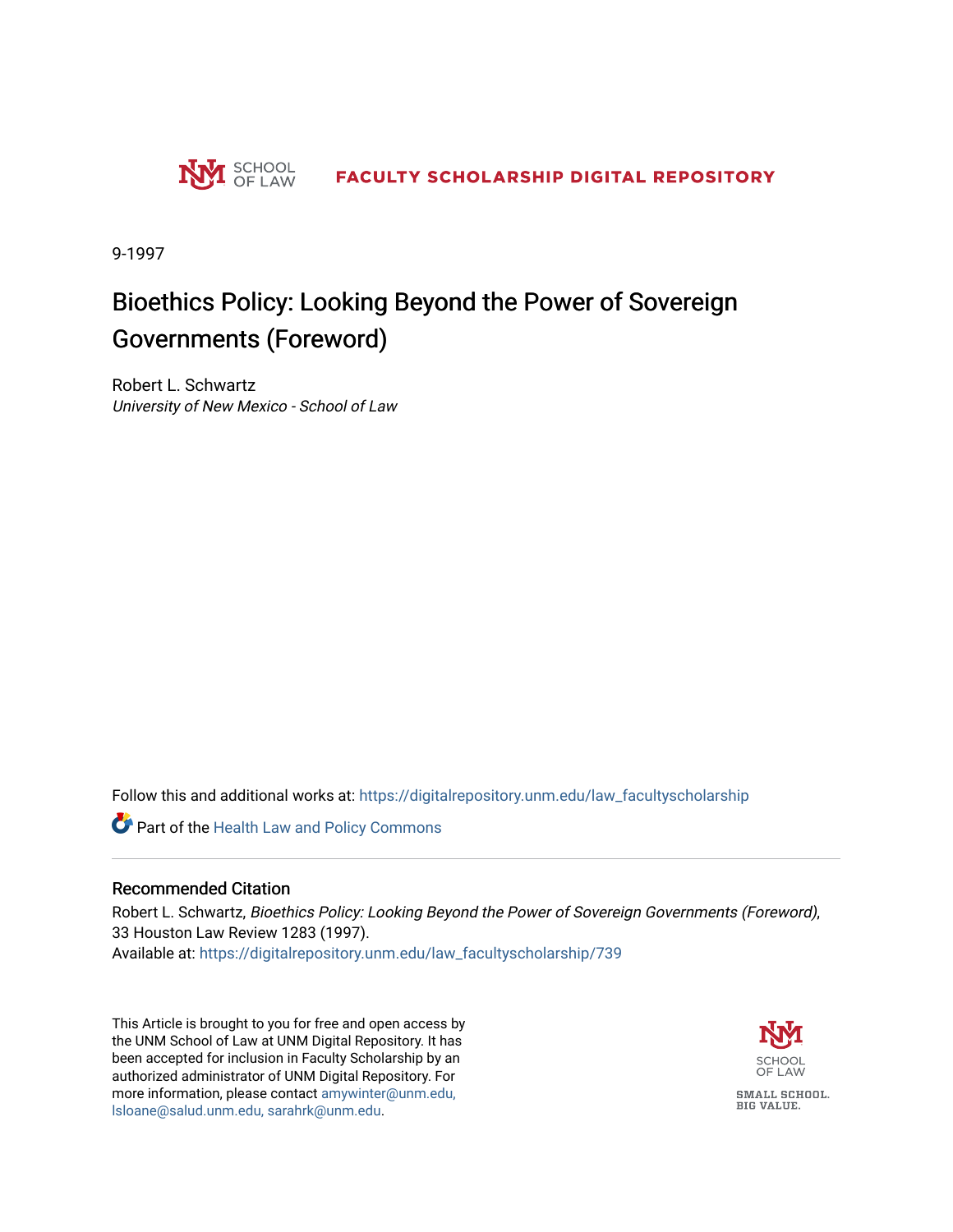# **HOUSTON LAW REVIEW**

## **FOREWORD**

### BIOETHICS POLICY: **LOOKING** BEYOND THE POWER OF SOVEREIGN **GOVERNMENTS**

#### *Robert Schwartz\**

Lawyers are trained to think in terms of power exercised by a sovereign-an institution authorized to enforce a procedurally appropriate decision with coercive force.' Generally, lawyers have a broad notion of what constitutes a sovereign. In the United States, for example, this notion includes the federal government, state governments, most tribal units, traditional territorial governments and their agencies-e.g., school boards, local public park districts, water run-off management districts, and flea abatement boards-and a host of other institutions. As a result, it is difficult for lawyers to recognize that policy also may emanate from other institutions that possess only persuasive authority, not coercive power.

Of course, it makes sense for lawyers to focus on the implementation of law through sovereign power. The criminal law has

**<sup>.</sup>** Dr. Arthur Grayson Visiting Professor of Law and Medicine, Southern Illinois University; Professor of Law and Pediatrics, University of New Mexico; A.B., Stanford University, 1970; J.D., Harvard Law School, **1975.**

Although the word "sovereign" has been attributed a number of meanings, it includes the characteristics of independence and authority, unbridled except by internal sources. See BLACICS LAW DICTIONARY **1395** (6th *ed.* **1990)** (defining sovereign as "[a]  $\dots$  state in which independent and supreme authority is vested  $\dots$ .").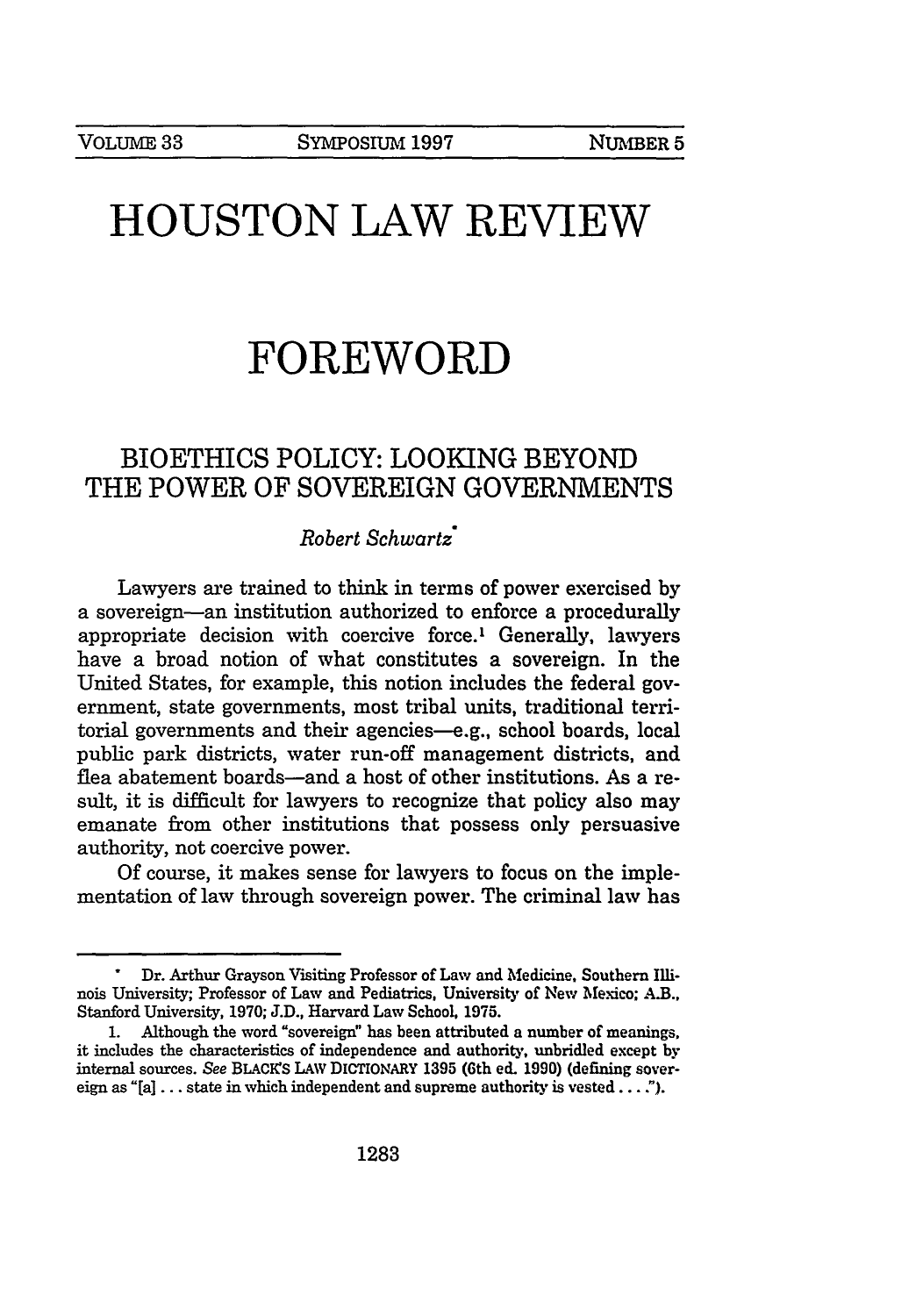virtually no meaning outside of such power,<sup>2</sup> and everything from health policy<sup>3</sup> to arts policy<sup>4</sup> is, at least in part, made through the exercise of sovereign power. It may turn out, however, that in bioethics, $5$  which is permeated with values that vary from person to person, family to family, and group to group,  $6$ authorities that seek to persuade, cajole, and shame can do more to create effective policy than those that exercise coercive power.

It is not surprising that lawyers have attempted to analyze bioethics policy by focusing on the exercise of governmental authority. Within the law, issues surrounding research on human subjects have been perceived primarily as regulatory issues for national governments.<sup>7</sup> Similarly, legislatures from the Netherlands<sup>8</sup> to the Northern Territory<sup>9</sup> have expended a great deal

5. The term "bioethics" includes the principle-based discussion of public policy issues arising out of the biological development of human beings and their relationships. *See* 1 ENCYCLOPEDIA OF BIOETHICS xix (Warren T. Reich ed., 1978).

*6. See id.; cf.* Kevin Win. Wildes, *Particularism in Bioethics: Balancing Secu*lar *and Religious Concerns,* **53** MD. L. REV. 1220, 1220 (1994) (stating that controversies arise in the field of bioethics "because there are different views concerning **...** how medicine should be practiced").

7. For the regulations in force in the United States, see 21 C.F.R. §§ 56.101- .124 (1996), the regulations promulgated by the Department of Health and Human Resources, and parallel regulations issued by other agencies. For a general account of government regulation of medical research, see ROBERT **J.** LEVINE, ETHICS AND REGULATION OF CLINICAL RESEARCH **(2d** ed. **1986).**

8. The society-wide debate over physician-assisted death has been reflected in the Dutch legislature and, more recently, the legislative definition of the appropriate methods of physician-assisted death. For a discussion of this debate from an international law perspective rather than a bioethics perspective, see Julia Belian, Comment, *Deference to Doctors in Dutch Euthanasia Law,* 10 EMORY INT'L L.J. 255 (1996).

<sup>2.</sup> Though we sometimes talk about edification and other functions of the criminal law, it is difficult to find a curriculum that does not focus on the coercive power of that law. For while the law may intend to "awaken... voluntary inclination toward a certain cause of action," it does so primarily through its ultimately coercive effect. *See* YVES R. SIMON, PHILOSOPHY OF DEMOCRATIC GOVERNMENT 109-10 (1951) (restating Thomas Aquinas's theory that through coercion, governments create "good habits" in wrongdoers).

<sup>3.</sup> The American health care system is regulated by literally thousands of federal and state statutes and regulations, and nearly half of it is financed by government-appropriated dollars. *See* BARRY R. FURROW ET AL., HEALTH LAW chs. 11- 14 (1995) (discussing government regulation of both public and private health care financing mechanisms and stating that the government paid 42% of all health care costs in 1990).

<sup>4.</sup> In the United States, arts policy is to a large degree dictated by the substantive rules for grant funding by the National Endowment for the Arts (NEA). *See* Bella Lewitzky Dance Found. v. Frohnmayer, 754 F. Supp. 774, 783 (C.D. Cal. 1991) (noting that NEA funding maintains substantial influence in the United States art world). For an account of how the United States Congress established arts policy over the past year. see Cassandra Burrell, *Budget Cuts Blamed for Hurting Art.* ROCKY MOUNT. NEWS. May 9, 1996, at A44 (reporting that congressional Republicans "succeeded in shaking up the endowment and cutting its \$167.4 million budget for 1995").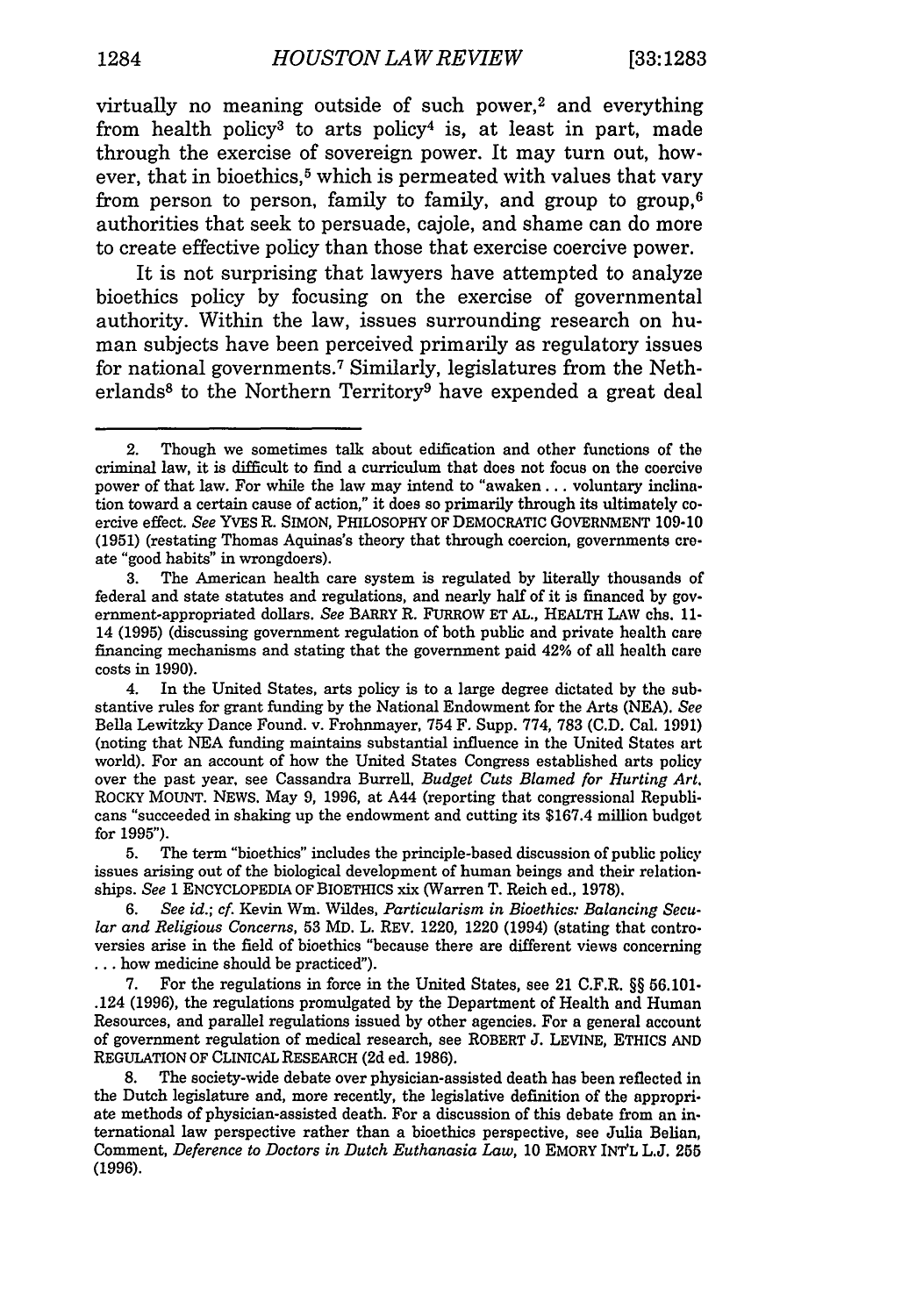of energy over the past few years debating the merits and appropriate limitations of a formal legal recognition of physicianassisted death. In parts of Africa, national governments and their local subdivisions have confronted the practice of female genital surgery10 and caused some countries to abolish the practice.<sup>11</sup> Virtually every government in the world has been confronted with the need for sovereign intervention to affect distribution of health care resources or the regulation of the market that provides for such distribution.<sup>12</sup> These are serious issues upon which sovereign governments attempt to bring their knowledge of science, their national values, their social resources, and their good sense to bear in establishing enforceable law.

In a sense, we are watching the laboratory of the nations at work in developing bioethics policy. Many governments are watching the Dutch experience with physician-assisted death, as they also keep an eye on the experiences in Oregon, <sup>13</sup>

**<sup>9.</sup>** In **1995,** the Northern Territory became the first Australian legislature to legalize physician-assisted death. See Rights of the Terminally Ill Act. No. 12 **(1995)** (NT). For an account of the legislative process that led to this development and a description of the international interest in this law, see Philip Shenon, *Australian Doctors Get Right to Assist Suicide,* N.Y. TIMES. July **28,** 1995, at **AS.** An interesting compilation of different national responses to this issue is found in *Legal Systems Handle Euthanasia Differently Around the Globe.* **LA TBIES.** Mar. 14. **1993.** at **A9.**

<sup>10.</sup> For one recent account of the global debate over female genital surgery, see Sandra D. Lane & Robert A. Rubinstein, *Judging the Other: Responding to Traditional Female Genital Surgeries,* HASTINGS **CENTER** REP.. May-June **1996.** at 31. For a discussion of the medical, legal, and ethical considerations involved, see Nahid Toubia, *Female Circumcision as a Public Health Issue.* 331 NEW **ENG.** J. MED. 712 (1994).

<sup>11.</sup> *See* Lane & Rubinstein, *supra* note **10,** at **36-37.** Parliaments in Sweden. the United Kingdom, and the Netherlands have passed legislation prohibiting female circumcision. *See id.* at **35.** *See generally* Elise **A.** Sochart, *Agenda Setting, the Role of Groups and the Legislative Process: The Prohibition of Female Circumcision in Britain, 41 PARLIAMENTARY AFF.* 508 (1988).

<sup>12.</sup> *See* Robert H. Blank, *Rationing Medicine: A Comparative Analysis,* 21 W. ST. **U.** L. REV. **11,** 11 (1993) ("No developed nation will be spared from difficult decisions concerning the allocation of health care resources.").

<sup>13.</sup> The Oregon Death With Dignity Act was codified in 1994. *See* OR. REV. STAT. ANN. §§ 127.800-.895 (Supp. 1996). The Act would permit physician-assisted suicide, but not euthanasia, under limited circumstances. *See id.* (requiring, among other things, confirmation of a diagnosis that a requesting patient suffers from a terminal disease). However, an injunction against the application of the Act was issued in *Lee v. Oregon,* 869 F. Supp. 1491, 1503 **(D.** Or. 1994).

Subsequently, in *Lee v. Oregon,* 891 F. Supp. 1429 **(D.** Or. **1995),** the Act was held unconstitutional because it violated the Equal Protection Clause of the Fourteenth Amendment. *See id.* at 1438. More recently, the United States Supreme Court heard arguments challenging the constitutionality of state prohibitions of physician-assisted suicide. *See* Steve Lash, *Justices Wrestle with Whether Constitution Protects Doctor Assisted Suicide,* **WEST LEG. NEWS,** Jan. **9, 1997,** *available in* 1997 WL 14249 (reporting on challenges to Washington and New York statutes that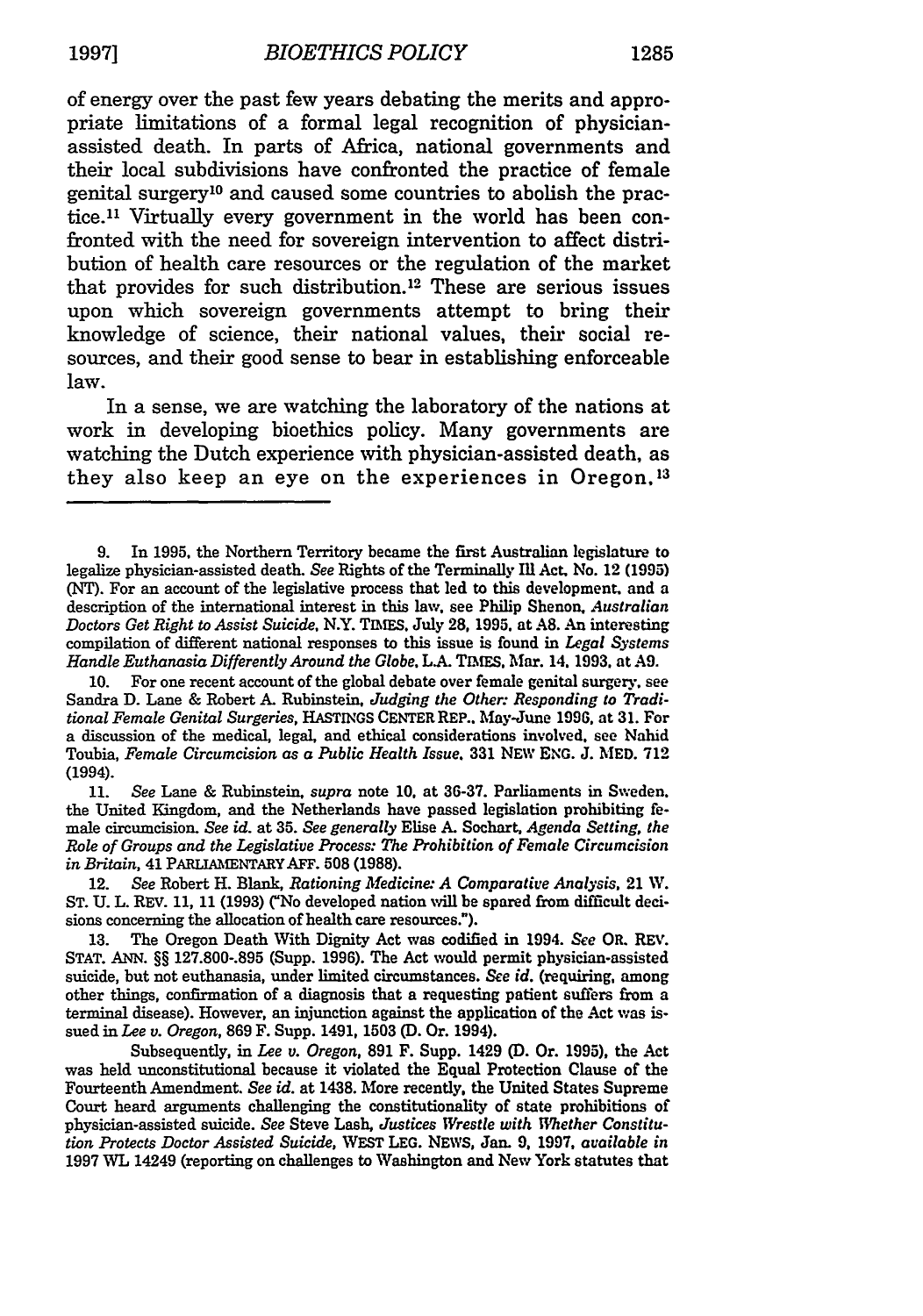the Northern Territory, 14 and a host of other legislatures, including many of the United States, that are contemplating bills that would permit physician-assisted death under certain circumstances. 15 Similarly, African nations are watching developments in other nations that have decided to use their sovereign power to eliminate the practice of female genital surgery. <sup>16</sup> Countries are watching others experiment with different legal devices designed to make pharmaceuticals more available to members of their society.<sup>17</sup> Much of the world is also watching the remarkable variety of health care financing mechanisms that have been established over the last half century.18 For example, the American focus on making the market work within health care through the creation of managed competition<sup>19</sup> has provided a substantial influence on health care systems from the United Kingdom, where reform has created an "'internal market"' within the national health system,<sup>20</sup> to Cambodia, where market mechanisms are being considered as a way to provide incentives for the creation of a national health care system from scratch.<sup>21</sup>

18. For a thorough account of the various financing systems employed in Canada, Europe, and the United States, see Uwe E. Reinhardt, *Reforming the Health Care System: The Universal Dilemma,* 19 AM. J.L. & MED. 21 (1993).

19. *See* Robert Pear, *Clintons Should Address Health Care One Issue at a Time, Experts Suggest,* N.Y. TIMES, Oct. 10, 1994, at B7 (reporting that "the mainstream coalition," a bipartisan group of senators that included Bob Dole, proposed health care legislation based on managed competition). For an account of the impact of managed competition on the debate over health care reform in the United States, see Paul M. Ellwood et al., *The Jackson Hole Initiatives for a Twenty-First Century American Health Care System,* 1 HEALTH EcoN. 149 (1992).

20. *See* Frances H. Miller, *Denial of Health Care and Informed Consent in English and American Law,* 18 AM. J.L. & MED. 37, 52-54 (1992) (discussing the **ef**fects on Britain's National Health Service). For an interesting political account of this development, see Steve Lohr, *Free-Market Health System: New Thatcher Goal for Britain,* N.Y. TIMES, Feb. 1, 1989, at **Al.**

21. *See generally* WORLD HEALTH ORGANIZATION, STRENGTHENING HEALTH

prohibit physician-assisted suicide and noting that the Supreme Court will announce a decision by summer 1997).

<sup>14.</sup> Refer to note 9 *supra.*

<sup>15.</sup> For a discussion of the physician-assisted death initiatives being considered by the legislatures of Michigan, Nevada, New Hampshire, Rhode Island, and Virginia, see Kevin M. Stansbury, Note, 31 LAND & WATER L. REV. 623, 637 n.132 (1996).

<sup>16.</sup> Refer to notes 10-11 *supra* and accompanying text.

<sup>17.</sup> In fact, some countries have joined together formally to address the "scientific, cultural, and technical problems that obstruct drug development and importation" in an attempt to increase the availability of pharmaceuticals to their respective citizens. *See* Joseph G. Contrera, Comment, *The Food and Drug Administration and the International Conference on Harmonization: How Harmonious Will International Pharmaceutical Regulations Become?,* 8 ADMIN. L.J. AM. U. 927, 929 (1995) (reporting on the Second International Conference on Harmonization and the participation therein by the European Union, the United States, and Japan).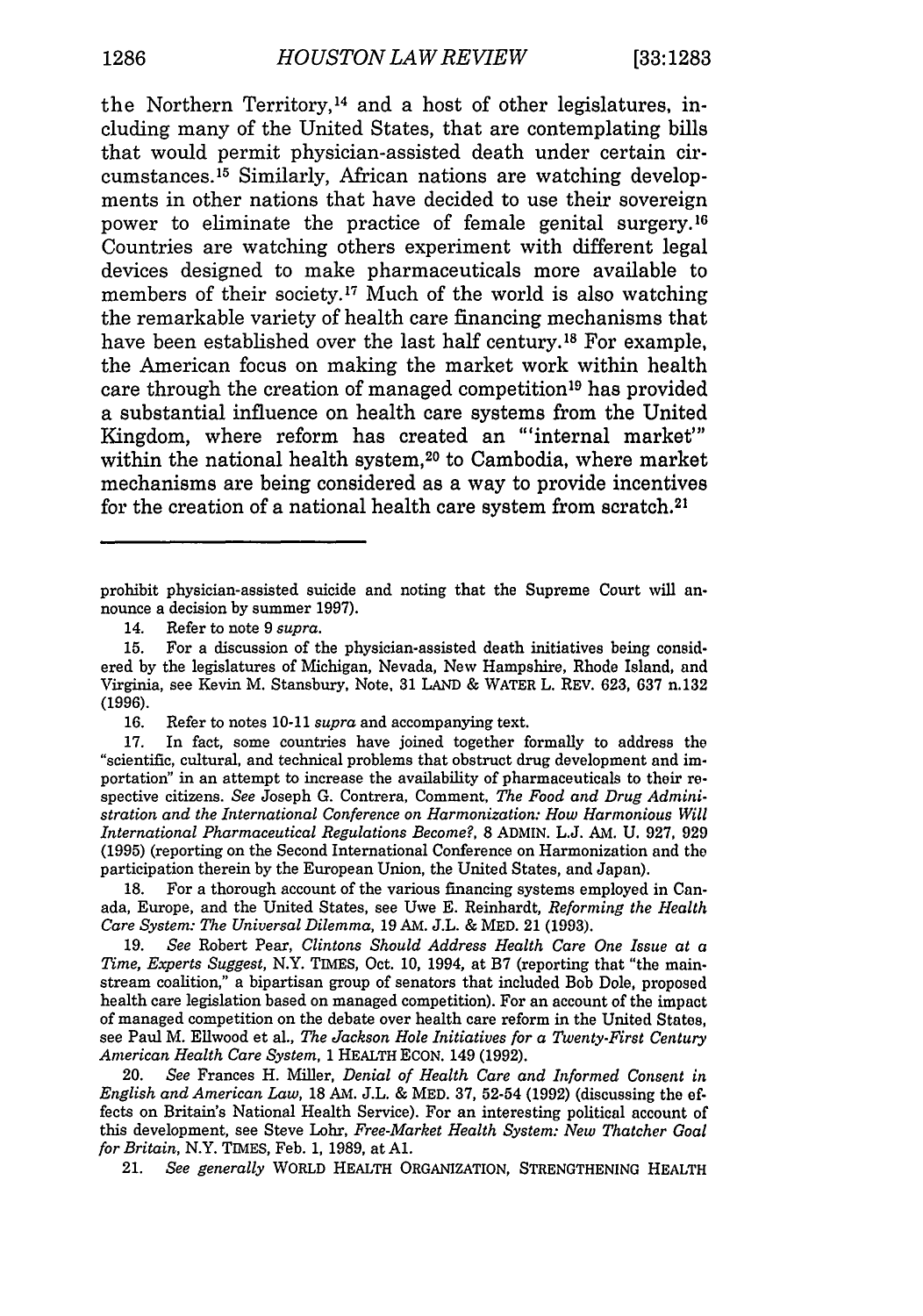As the thoughtful Articles in this Symposium prove, however, legal scholars are beginning to recognize that enforcement by sovereign authority is not the best way to address many of these issues. There are devices-even formal legal devices-that will allow us to develop better bioethics policy than we could achieve through the enforcement of the law. Consider the situation in Michigan, where three separate juries, each hearing a separate criminal case against Dr. Jack Kevorkian, showed us that sometimes the majority does not want to enforce the laweven though that same majority is reluctant to change that effectively unenforceable law through the use of its democratic institutions.22 While juries were acquitting Dr. Kevorkian, the Michigan legislature decided that his conduct should remain criminal. 23 The conversation about physician-assisted death that resulted from the Kevorkian cases may lead us to a social consensus on that issue of bioethics policy; new enforceable lawswhether they attempt to prohibit physician-assisted death, as in Michigan, or permit it under some circumstances, as in Oregonare far less likely to resolve the underlying social issue. Even the distribution of health care resources, including pharmaceuticals, might improve if it is removed from the clutches of the sovereign and delegated to other institutions, such as the market.

The goal of health and bioethics policy generally is to maximize the quality of health of those touched by the policy. But health is not the only value that we prize, and it is not the only value that is touched by health policy. To the extent that any such policy also touches cultural identity, national sovereignty, local integrity and decision making, international trade and international intercourse of all kinds, or the international image of governments, the policy must be a compromise that recognizes all of these values. In fact, many of these values-the cultural identity of minorities, for example—are not the prevailing values in a democratic nation. Values of individual families are more likely to be expressed in a policy if those families are involved in making the policy, and policies that affect particular ethnic

SERVICES (1994).

<sup>22.</sup> *See* Jack Lessenberry, *Keuorkian Indicted on Charges of Helping in Three Suicides,* N.Y. TIMES, Nov. 1, 1996, at **A32** (reporting that Dr. Kevorkian was acquitted three times on assisted suicide charges).

<sup>23.</sup> The Michigan legislature created the crime of assistance to suicide in 1992, but it carried with it a sunset provision; the sunset provision has since expired. *See* **MICH.** COMP. LAWS ANN. § 752.1027 (Supp. 1996). For a brief description of Dr. Kevorkian's travails in the Michigan courts, and for a discussion of how the Michigan legislature and courts addressed the issue, see BARRY R. FURROW ET AL., HEALTH LAW: CASES, MATERIALS **AND** PROBLEMS 283-85 (Supp. 1996).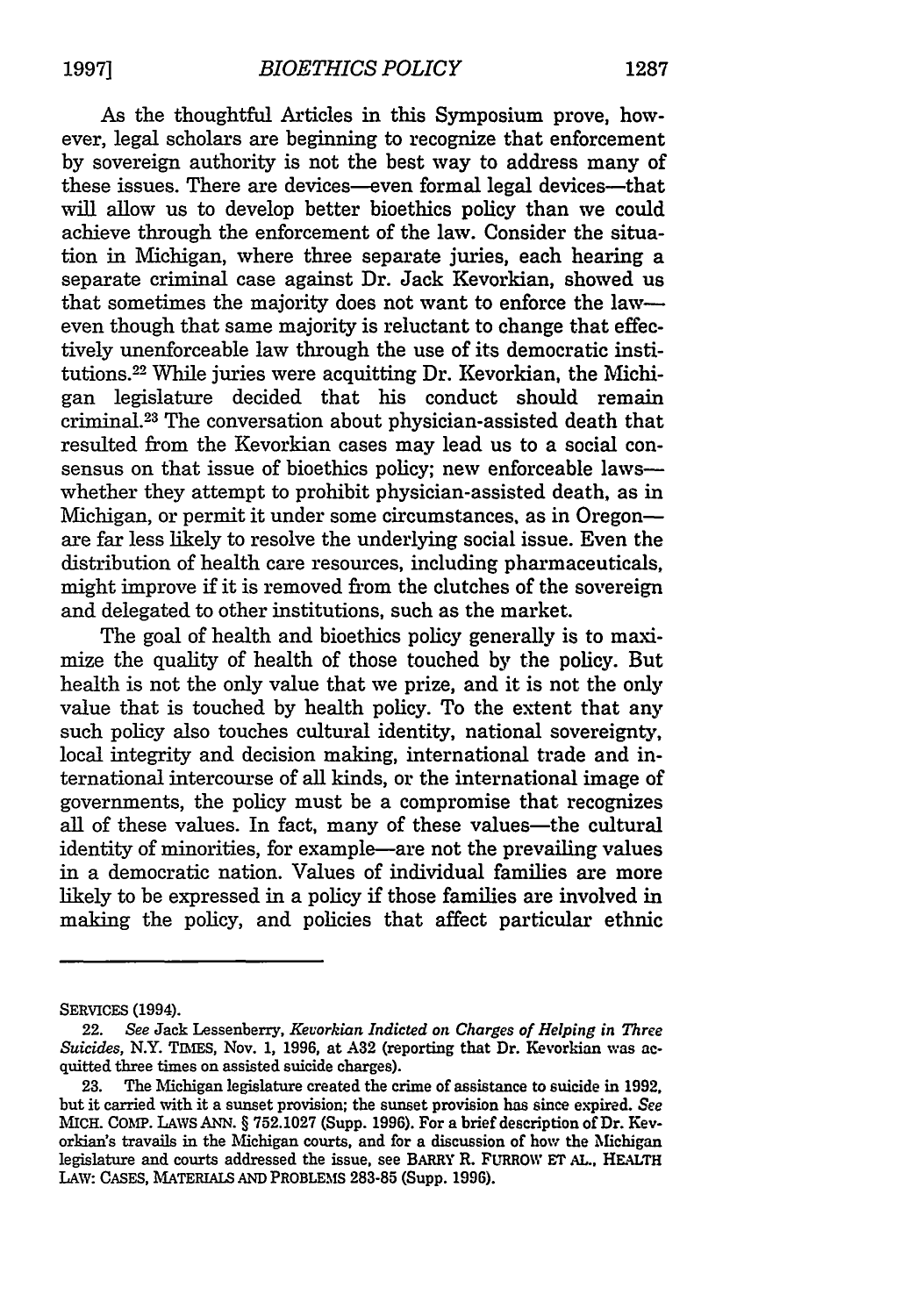groups are more likely to be satisfactory if those ethnic groups are sources of the policy. In a world where political boundaries are arbitrary, policies articulated by sovereign nations may be enforceable but they are not, per se, justifiable. We may be better off with more rationally created and justifiable policies, even if they are not so cleanly enforceable. Further, by placing the responsibility for health and bioethics policy decision making in those that have the power to persuade and convince, but not to enforce—by placing decision making in bodies that are not sovereign-we may avoid some of the abuse that comes with giving power over such fundamental issues to already powerful governments. Additionally, we may create a diversity of decision making that will allow for better, more universal, and more consistent policies around the globe.

All of the Articles in this Symposium recognize that the health of our community may be advanced more substantially if policy making is in the hands, as least in part, of unofficial, nonsovereign bodies with no real power of enforcement. First, Professor Lars Noah explains the potential effects of the North American Free Trade Agreement (NAFTA) on the trade in pharmaceuticals. 24 Professor Noah's thorough account provides us with a story of how bioethics policy will be made, effectively, outside of sovereign governments. As Professor Noah explains, NAFTA, which provides stronger intellectual property rights and enforcement mechanisms, 25 lowers tariffs,26 formally permits open bidding across North America,<sup>27</sup> and governs cross-border purchases (which thus could affect the gray market),<sup>28</sup> is unlikely to substantially alter the current trade in pharmaceuticals throughout this continent.<sup>29</sup> However, Professor Noah's approach, which is based upon the presumption that such issues should be resolved in the market, suggests that the distribution of pharmaceuticals throughout North America (and, presumably, the world) may be advanced if we allow the international market in those drugs to develop fully, and leave the governments to the comparatively narrower task of protecting the intellectual property rights of those developing the pharmaceuticals.

Allyn L. Taylor's contribution to this Symposium provides us with an exceptionally clear description of how the International

<sup>24.</sup> *See* Lars Noah, *NAFTA's Impact on the Trade in Pharmaceuticals,* **33** Hous. L. REV. **1293 (1997).**

**<sup>25.</sup>** *See id.* at **1297-1302.**

**<sup>26.</sup>** *See id.* at 1309.

**<sup>27.</sup>** *See id.* at 1311-15.

**<sup>28.</sup>** *See id.*

<sup>29.</sup> *See id.* at 1314-15.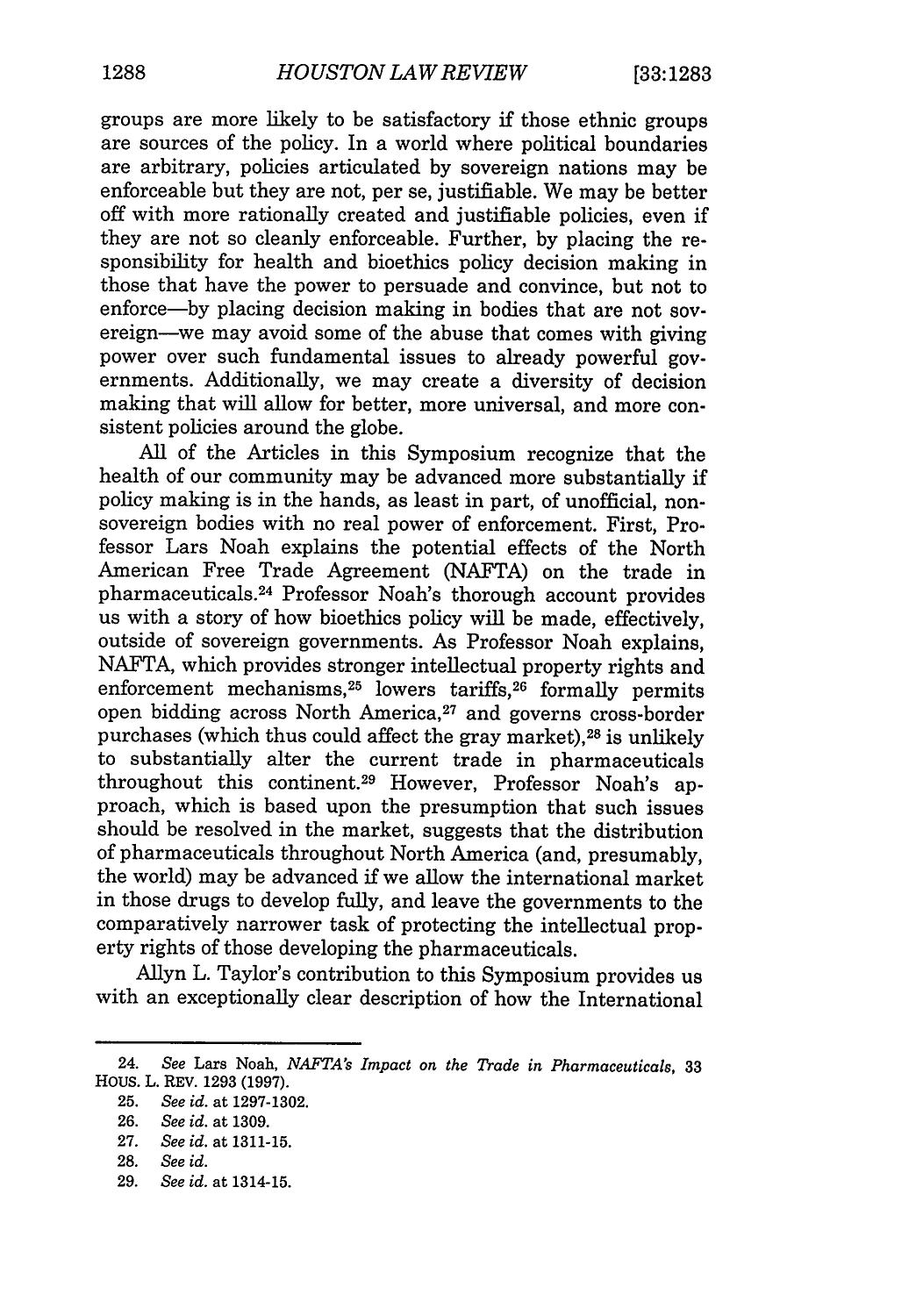Health Regulations (IHR, or Regulations) could help contain the spread of infectious diseases.<sup>30</sup> The Regulations, which originated in the World Health Organizations International Sanitary Regulations in 1951 and were last revised in 1981, have not proven adequate to deal with infectious disease transmission over the past few years.3' Consequently, Ms. Taylor suggests that the IHR be rewritten to create an independent agency of the World Health Organization (or the World Health Assembly) that will not partake of any sovereignty of any of the members of the World Health Organization, and will not have any of the authority of the World Health Organization itself.32 Rather, it will have the power to provide assistance when it is requested, to seek information, and to congratulate or shame those who do (or fail to) live up to the regulations.<sup>33</sup> The power of sovereign nations is not sufficient to resolve this problem in a world fractured by arbitrary international boundaries that are unrespected by pathogens, but that does not mean our effort to control disease must fail. It simply means that we must look elsewhere to persuade sovereign nations into compliance.

In their contribution to this Symposium, Ms. Le Bris, Professor Knoppers, and Ms. Luther remind us that there are several sources of bioethics decision making that do not partake of sovereign power.<sup>34</sup> The participation of these diverse nonsovereign decision makers in the global bioethics debate, the authors argue, will facilitate policies that are more "adaptive and evolutionary" than those that typically evolve from traditional linear consensus building.35 The authors do not seek to supplant the traditional positive principles of bioethics, however. They simply believe that combinations of these nonsovereign decision makers are more flexible and more able than governments to accommodate the nonlinear policy development that health and bioethics policy necessitates.<sup>36</sup>

While the first three Articles deal, directly or indirectly, with international (or, at least, multinational) law, Professor Henry Greely's Article does not.37 His suggestion is that some

**<sup>30.</sup>** *See* Allyn L. Taylor, *Controlling the Global Spread of Infectious Diseases: Toward a Reinforced Role for the International Health Regulations.* **33 HOUS. L.** REV. 1327 (1997).

**<sup>31.</sup>** *See id.* at 1341-46.

**<sup>32.</sup>** *See id.* at 1346-52.

**<sup>33.</sup>** *See id.* at 1352-60.

<sup>34.</sup> *See* Sonia Le Bris, Bartha Maria Knoppers. **Lori** Luther, *International Bioethics, Human Genetics, and Normativity,* **33 HOUS. L. REV. 1363, 1364-74 (1997).**

**<sup>35.</sup>** *See id.* at **1393-95.**

**<sup>36.</sup>** *See id.* at **1392-95.**

**<sup>37.</sup>** *See* Henry T. Greely, *The Control of Genetic Research: Involving the*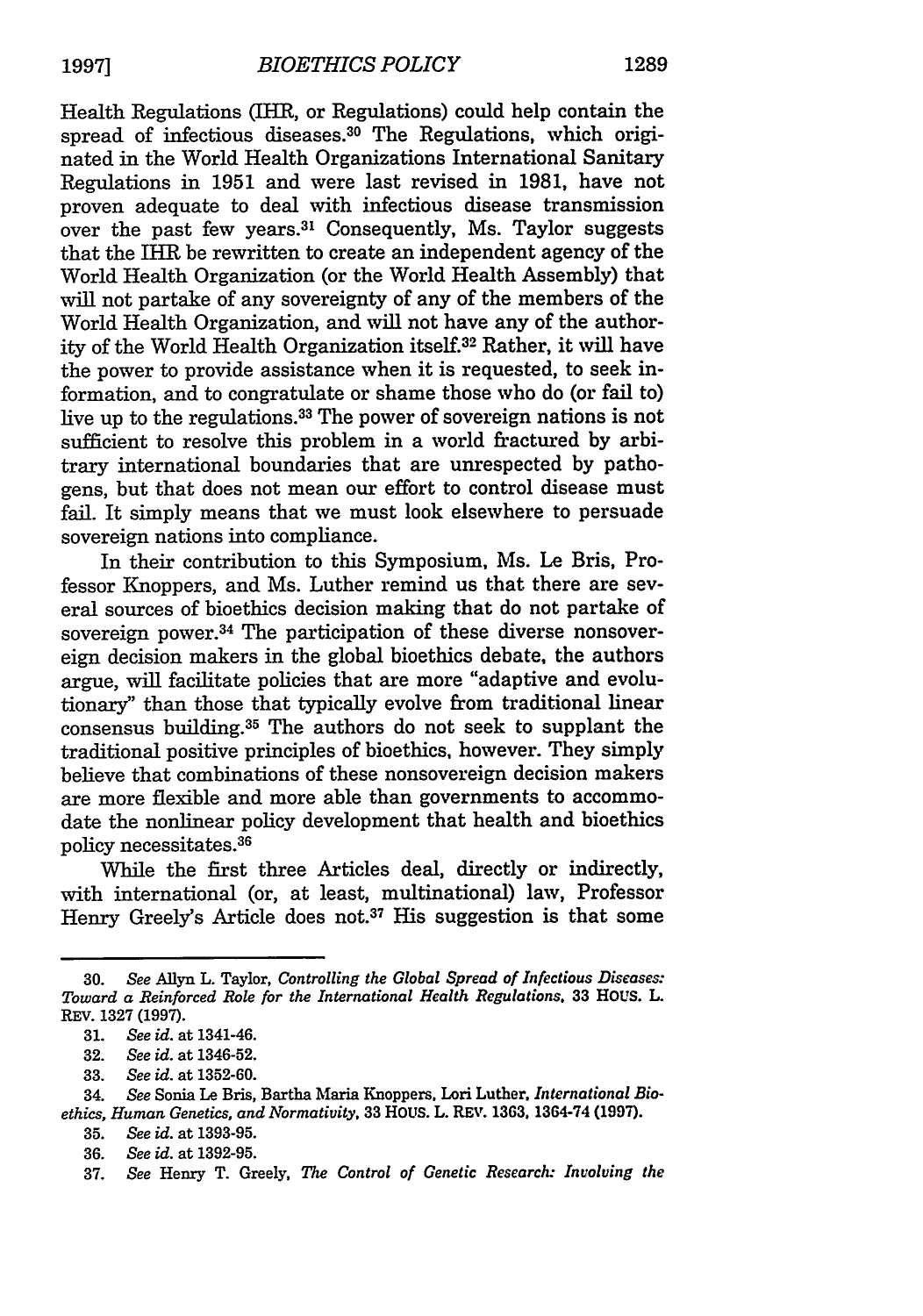bioethics policy-at the least, policy regarding the maintenance of genetic information-ought to be set by "groups between" the individual, 38 who is generally recognized by law as the one with authority to grant consent to research upon his body (and, presumably, his genome), $39$  and the sovereign state, which makes and enforces that law and has the independent authority to regulate bioethics and, more particularly, genetics research policy. 40 Professor Greely's concern arises out of his participation in the Human Genome Diversity Project (HGDP), a particularly exciting undertaking that plans to obtain, catalog, and maintain genome samples from hundreds of different sources around the world.<sup>41</sup>

The proposed Model Ethical Protocol for Collecting DNA Samples from the North American Regional Committee Human Genome Diversity Project, which is also included in this Symposium, 42 provides a description of how some of these "groups between" can be defined, and what might constitute "a culturally appropriate" authority to grant consent on the groups' behalf.<sup>43</sup> But how are the decisions of these groups to be enforced? They do not have the legal status of individuals, nor do they have the legal authority of sovereign governments, for the most part. As Professor Greely points out, they will be enforced by the private institutions that choose to be bound by them.44 For example, the HGDP proposes that it not collect or maintain any DNA samples that do not meet the requirements of the proposed Model Protocol. 45 Professor Greely's proposed method of enforcement is remarkably similar to Ms. Taylor's method of enforcement of the IHR. When an Institutional Review Board or a funding agency refuses to make a reasonable effort to define the "group between" and discover "a culturally appropriate" authority to consent on behalf of that group, others, including the HGDP, will make sure the community knows of this transgression. 46 Shame and public

*"Groups Between,"* 33 HOUS. L. REV. 1397 (1997).

40. *See id.* at 1399-1405.

42. *See Proposed Model Ethical Protocol for Collecting DNA Samples,* <sup>33</sup> HOUS. L. REV. 1431 (1997) [hereinafter *Model Protocol].*

<sup>38.</sup> *See id.* at 1408-13.

<sup>39.</sup> *See id.* at 1405-08.

<sup>41.</sup> *See id.* at 1414.

<sup>43.</sup> *See id.* at 1443-47.

<sup>44.</sup> *See* Greely, *supra* note 37, at 1414-20.

<sup>45.</sup> *See Model Protocol, supra* note 42, at 1436.

<sup>46.</sup> *See* Greely, *supra* note 37, at 1425; *Model Protocol, supra* note 42, at 1437-